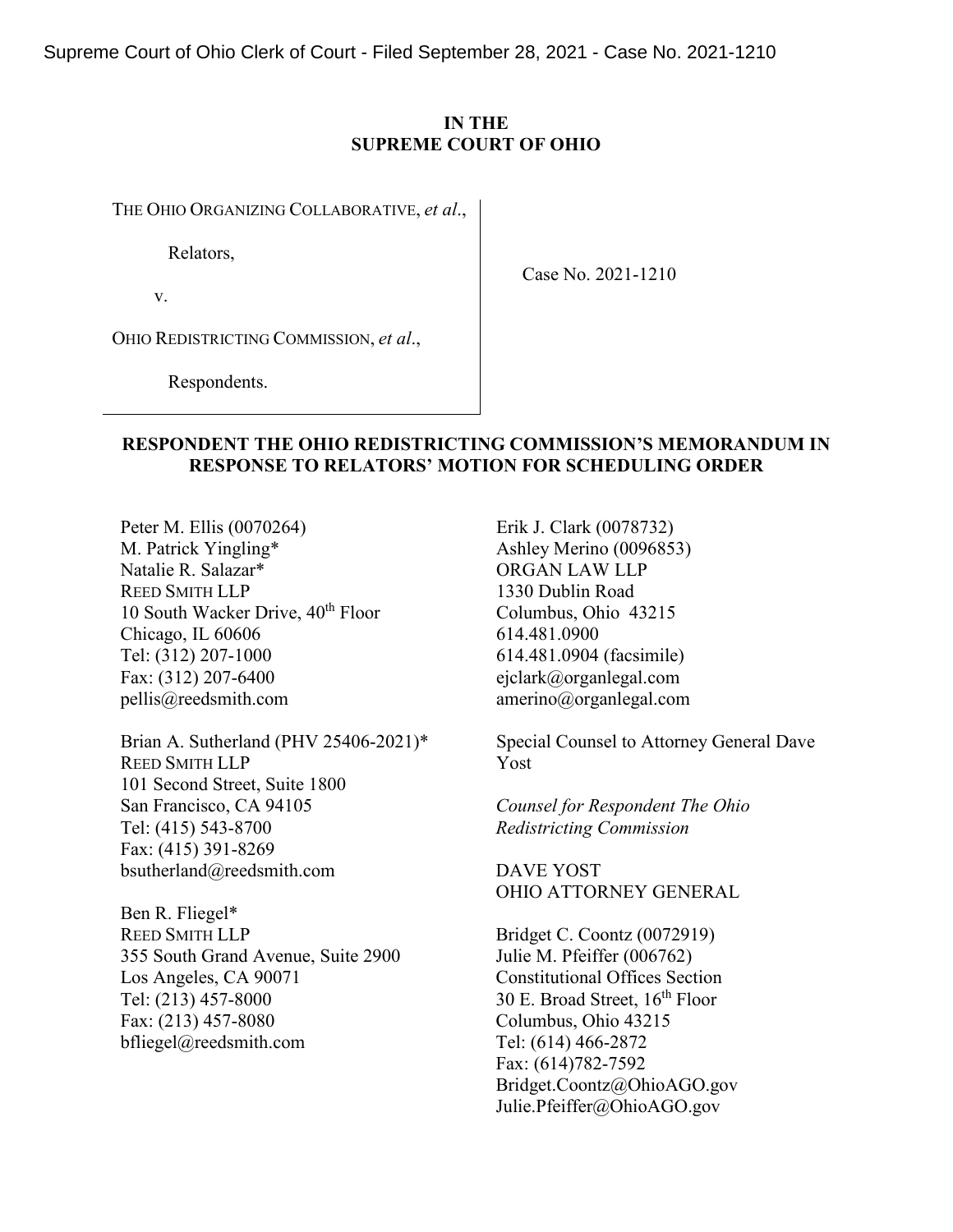Alicia L. Bannon (PHV 25409-2021)\* Yurij Rudensky (PHV 25422-2021)\* Michael Li (PHV 25430-2021)\* Ethan Herenstein\* BRENNAN CENTER FOR JUSTICE AT NYU SCHOOL OF LAW 120 Broadway, Suite 1750 New York, NY 10271 Tel: (646) 292-8310 Fax: (212) 463-7308 Alicia.bannon@nyu.edu

*Counsel for Relators \* Pro Hac Vice Motion Forthcoming* *Counsel for Respondents Ohio Governor DeWine, Ohio Secretary of State LaRose, and Ohio Auditor Faber*

W. Stuart Dornette (0002955) Beth A. Bryan (0082076) Philip D. Williamson (0097174) TAFT STETTINIUS & HOLLISTER LLP 425 Walnut St., Suite 1800 Cincinnati, OH 45202-3957 Tel: (513) 381-2838 Fax: (513) 381-0205 dornette@taftlaw.com bryan@taftlaw.com pwilliamson@taftlaw.com

Phillip J. Strach\* Thomas A. Farr\* John E. Branch, III\* Alyssa M. Riggins\* NELSON MULLINS RILEY & SCARBOROUGH LLP 4140 Parklake Avenue, Suite 200 Raleigh, NC 27612 Tel: (919) 329-3800 Fax: (919) 329-3799 phillip.strach@nelsonmullins.com tom.farr@nelsonmullins.com john.branch@nelsonmullins.com alyssa.riggins@nelsonmullins.com

*Counsel for Respondents Matt Huffman, President of the Ohio Senate, and Robert R. Cupp, Speaker of the Ohio House of Representatives*  \**Pro Hac Vice Motions Forthcoming*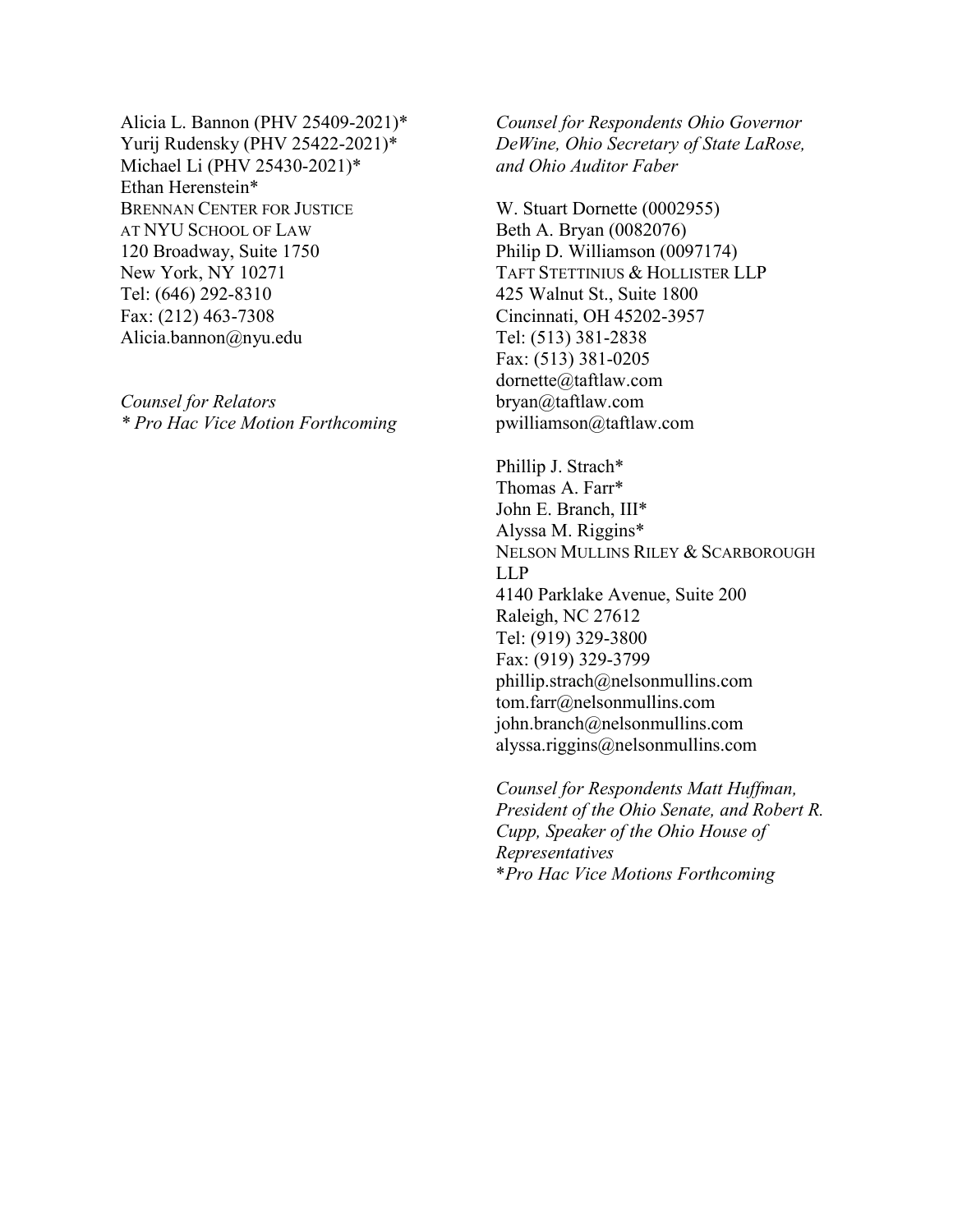# **MEMORANDUM IN OPPOSITION TO RELATORS' MOTION FOR SCHEDULING ORDER**

The proposed schedule in Relators' Motion for Scheduling Order (the "Motion") is unnecessarily accelerated and needlessly complicated. The Ohio Redistricting Commission (the "Commission") respectfully requests that the Court deny Relators' Motion and instead order Respondents to respond to Relator's Complaint in this matter by October 11, 2021. Further, discovery in this matter should be stayed to allow the Court to first consider threshold legal issues pertaining to Relators' Complaint, which the Commission anticipates raising in its response to the Complaint. At the very least, fact discovery should be stayed even if expert discovery is allowed to continue concurrently with consideration of Respondents' response to the Complaint.

Alternatively, if the Court is inclined to allow discovery to go forward in this matter immediately, the Commission requests that the Court enter the following alternative scheduling order:

| <b>Deadline</b>   | <b>Description</b>                  |
|-------------------|-------------------------------------|
| October 11, 2021  | Respondents' responses to complaint |
| November 1, 2021  | All Parties' expert disclosures     |
| November 19, 2021 | All Parties' submission of evidence |
| November 29, 2021 | Relators' merit brief               |
| December 9, 2021  | Respondents' merit briefs           |
| December 14, 2021 | Relators' reply brief               |

This alternative proposed schedule allows for sufficiently prompt resolution of the matter. Relators have served extensive discovery on all members of the Commission, requiring a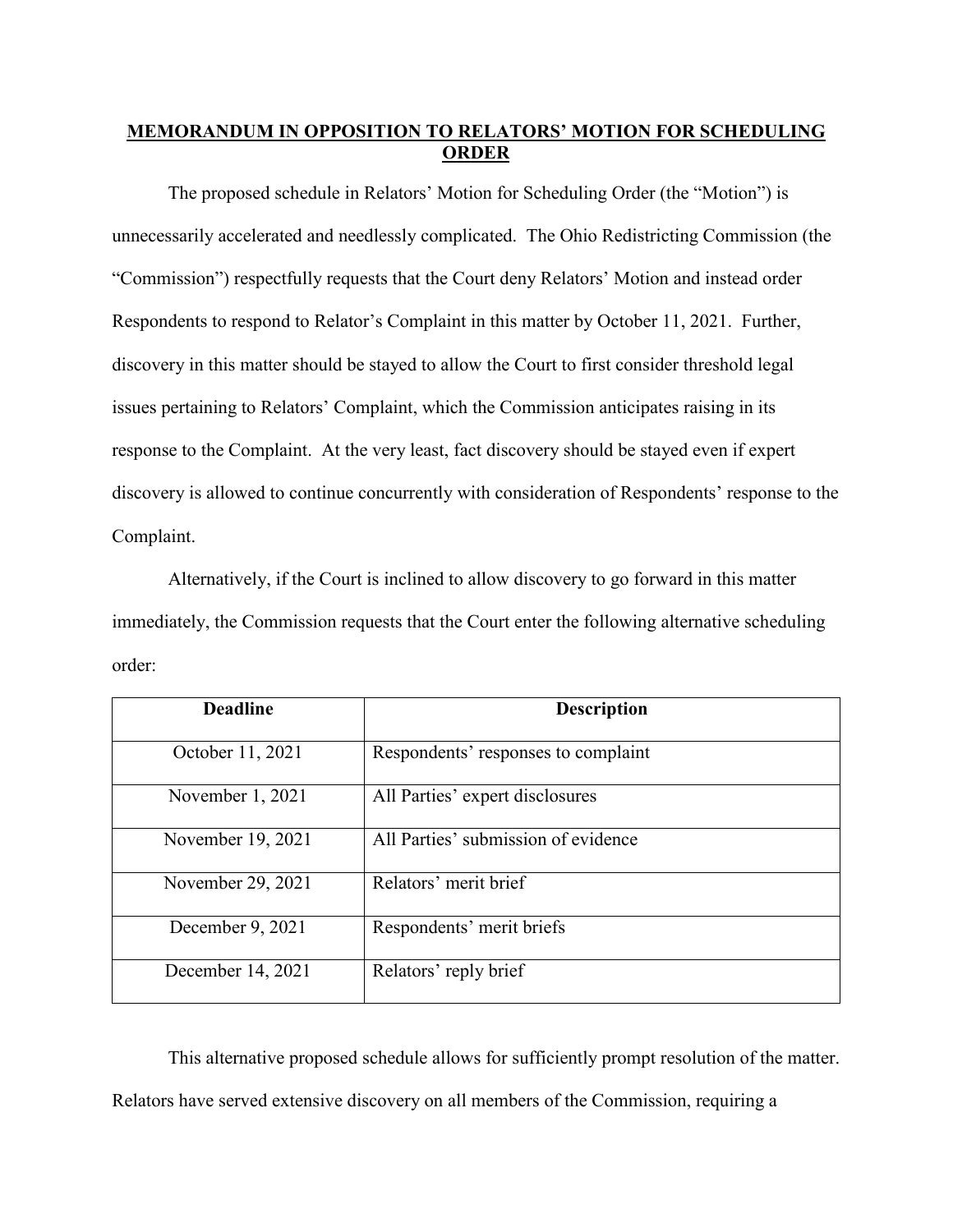deadline later than October 8, 2021, to fully respond. Additional time beyond October 15, 2021, is also necessary for Respondents' expert disclosures. Moreover, it is not necessary for the parties to engage in a three-step expert disclosure process. Instead, all expert disclosures should be served on November 1, 2021. Depositions of experts can occur thereafter before the submission of evidence to this Court. Further, given the necessity of additional time for each of these steps, additional time will be necessary to complete briefing. Finally, as is typical in original action cases, oral argument is not necessary in this matter. But even if the Court is inclined to hear oral argument, the Commission can be prepared to participate in oral argument within days of the filing of Relators' reply brief. Thus, under the Commission's proposed alternative schedule, the case can be decisional by mid-December, in advance of the February 2, 2022 filing deadline for candidates.

Beyond this, Relators' proposed schedule is unnecessarily detailed. Typically, in an original action, this Court sets deadlines for a response to the complaint, submission of evidence, Relators' merit brief, Respondents' merit brief, and Relators reply brief. Indeed, in *Wilson v. Kasich*, 134 Ohio St.3d 221, 2012-Ohio-5367, the case regarding Ohio's prior apportionment, this Court did not set any deadlines beyond these few. *See Wilson v. Kasich*, Case No. 2012- 0019, January 5, 2012 Entry, available at https://www.supremecourt.ohio.gov/ pdf viewer/pdf viewer.aspx?pdf=190157.pdf. Likewise, here, is it not necessary for the Court to set forth numerous additional discovery deadlines. Counsel for the parties are capable of working together to ensure that discovery is complete in advance of submission of evidence to this Court. Indeed, as Relators suggest, to the extent unresolvable discovery disputes arise as this case proceeds, a Master Commissioner could be appointed to resolve those disputes in a timely fashion to keep the case on schedule. Finally, there is no need for separate briefing regarding

2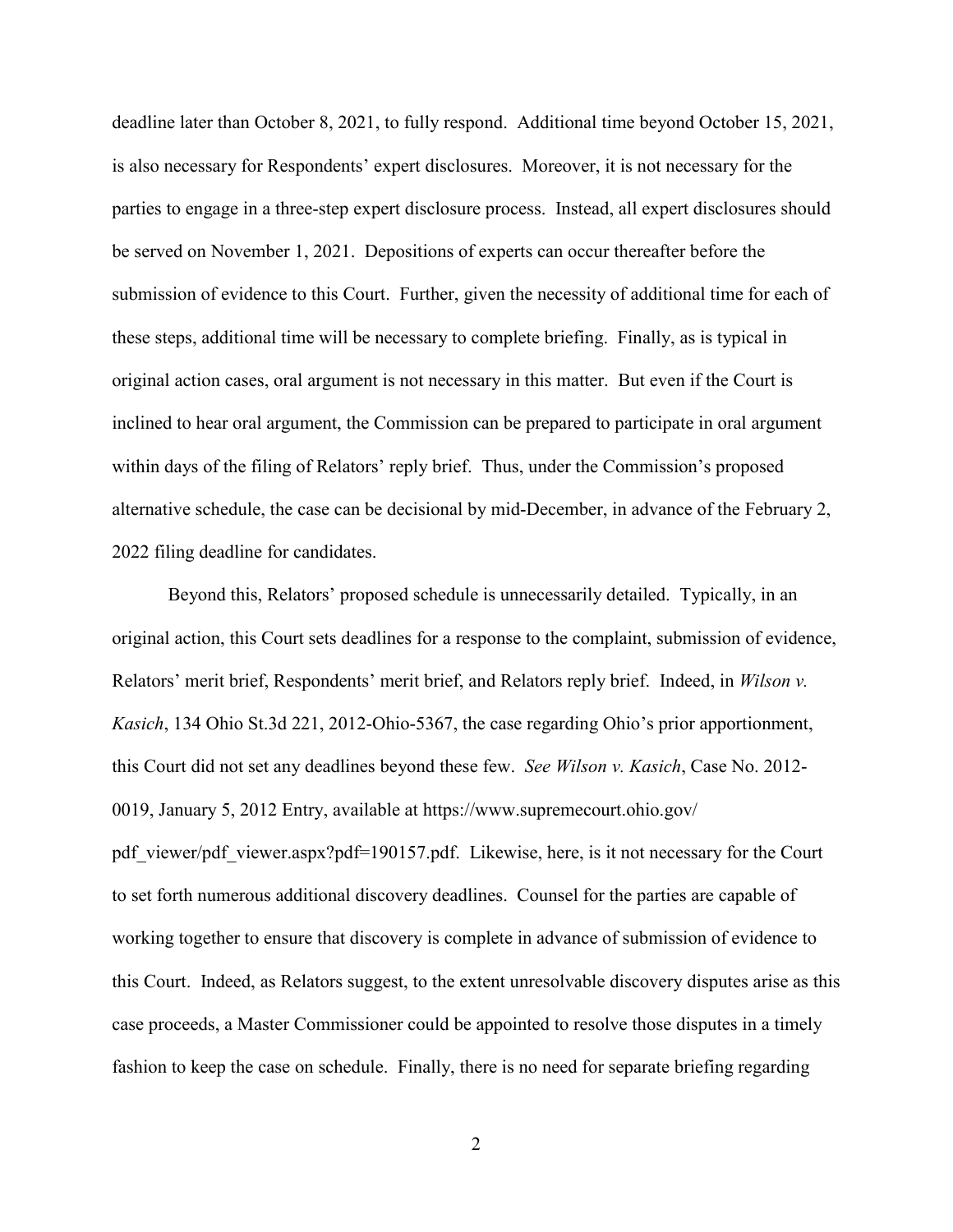evidentiary objections, motions in limine, or Daubert motions. To the extent such motions are necessary, the parties can include these arguments in their merit briefing, and the Court can consider such arguments as part of its consideration of the case in whole.

#### **CONCLUSION**

For the reasons set forth above, Respondent the Ohio Redistricting Commission respectfully requests that the Court deny Relators' Motion for Scheduling Order, set a deadline of October 11, 2021, for responses to the Complaint, and stay discovery—or at least fact discovery—pending the Court's consideration of those responses. Alternatively, the Commission requests that the Court reject Relators' proposed schedule and issue the alternative scheduling order set forth herein.

Dated: September 28, 2021 Respectfully submitted,

/s Erik J. Clark Erik J. Clark (0078732) Ashley Merino (0096853) ORGAN LAW LLP 1330 Dublin Road Columbus, Ohio 43215 614.481.0900 614.481.0904 (facsimile) ejclark@organlegal.com amerino@organlegal.com

Special Counsel to Attorney General Dave Yost

*Counsel for Respondent The Ohio Redistricting Commission*